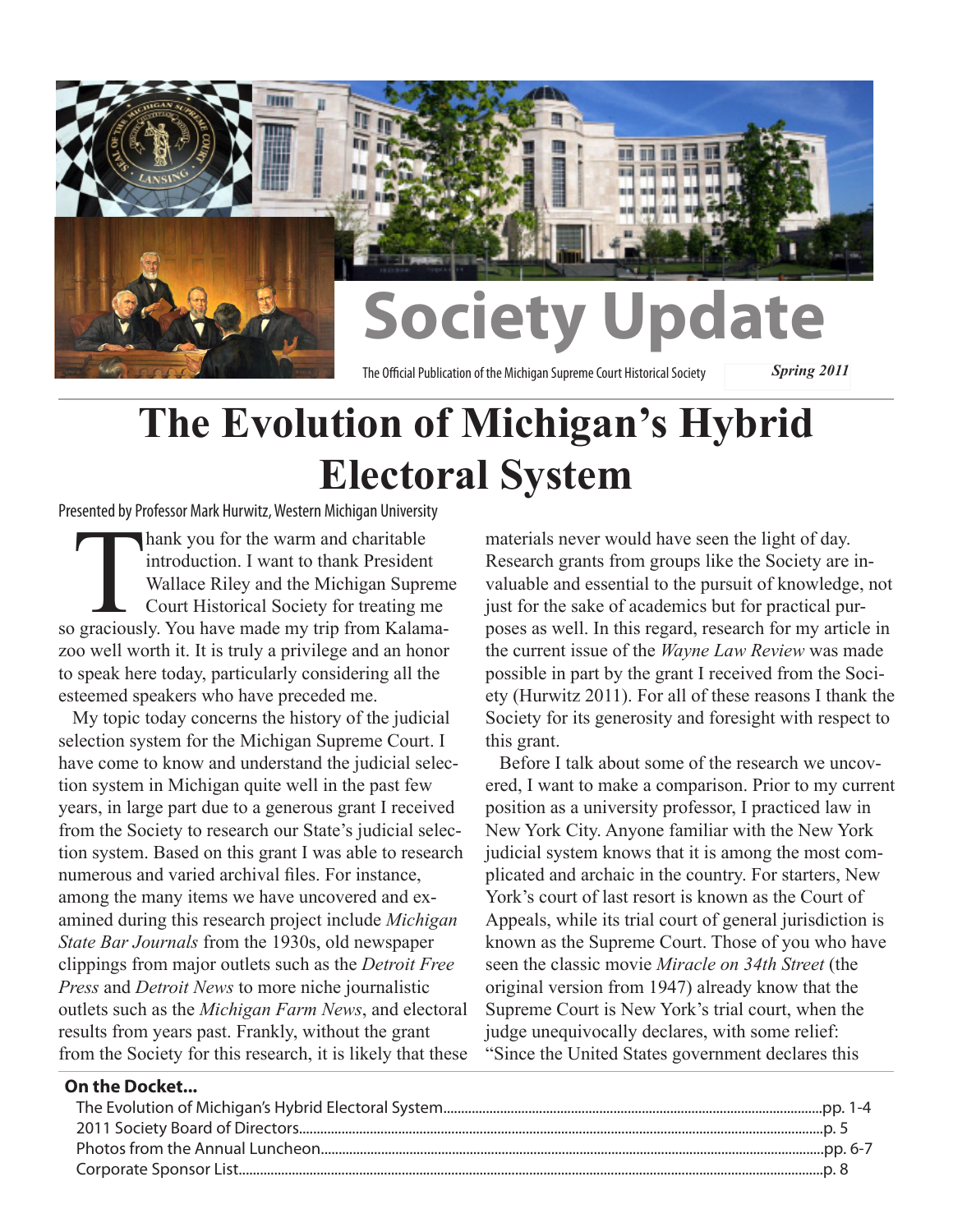

Shown left to right: Michigan Supreme Court Chief Justice Robert P. Young, Jr., Professor Mark Hurwitz, and Society Life Member Eugene Wanger. Last year, Mr. Wanger donated his collection of constitutional history materials to the Archives of Michigan. The Wanger collection comprises 48 boxes of items pertaining to Michigan's constitutional development since 1835, including rare first editions of the state's four constitutions and extensive materials from the 1961-62 Constitutional Convention (Con-Con), to which Mr. Wanger was a delegate.

man to be Santa Claus, the Supreme Court of New York will not dispute it." For those who have never seen this movie, my apologies for giving away the ending.

Beyond the odd manner of the names of the various courts in New York, there also are different selection systems for disparate levels of court, while there are seemingly dissimilar judicial systems within the State, depending upon whether the court is located in urban, suburban, or rural areas. To say that New York's judicial system is quirky is an understatement.

After practicing law, I received my PhD in political science from Michigan State University–yes, I bleed Spartan green and white. Upon arriving in East Lansing, at first blush it seemed to me that the judicial system here was much more logical than the convoluted system in New York. For starters, at least the court of last resort in Michigan was referred to as the Supreme Court. Upon closer inspection, however, I came to learn that the selection system by which Michigan Supreme Court justices reach the bench is quirky in its own right.

As you know, Michigan utilizes non-partisan elections as the formal selection system for its Supreme Court. In this selection system judicial candidates' names appear on the general election ballot with no

partisan identifiers. However, prior to the general election, judicial candidates initially reach the general election ballot after being nominated at political party conventions, as partisan an institution as can exist. Michigan's selection system for the Supreme Court is a hybrid, one that combines both partisan and non-partisan elements. As a result, Michigan is entirely unique, as no other state in the country has a selection system precisely like that which exists in Michigan.

The question I have been interested in and have been researching based on the grant I received from the Society is, how did Michigan come to embrace its entirely unique system of non-partisan judicial elections with a partisan twist? That is the subject to which I now turn. **Michigan's Judicial Selection System Over Time**

When political scientists study judicial selection systems, we code the various systems into five general categories. First, there is gubernatorial appointment, usually with confirmation by the state senate. This is the state analogy to the system by which federal Article III judges reach the bench. Next, a few states employ legislative selection, whereby the state legislature votes for the members of its judiciary. Third, there are partisan elections, and fourth, non-partisan elections. The difference between these electoral systems concerns whether candidates are identified by party labels on the general election ballot. And finally, there is the selection system that advocates call the merit system, also referred to as the Missouri Plan, whereby a commission nominates a few potential jurists to the governor, from which he or she appoints one for that particular judicial post; then, after a period of time the judge runs in a retention election, whereby the electorate simply decides whether or not to retain the judge on the bench.

As you can imagine, there is a myriad of variation to these general categories of judicial selection. For instance, in a typical non-partisan electoral system,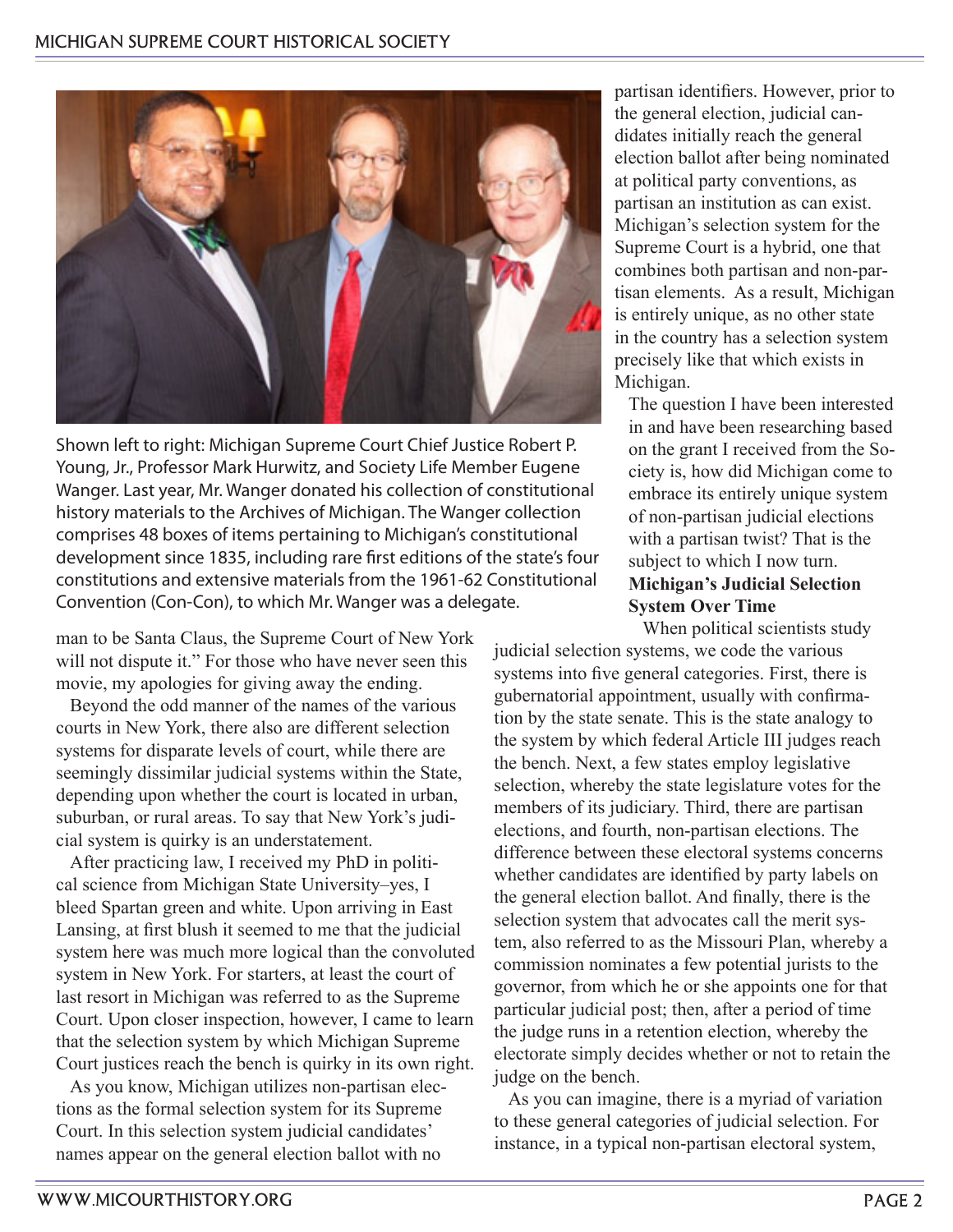judicial candidates reach the general election ballot by getting through a non-partisan primary election. In this regard, Michigan is not typical. In its non-partisan selection system, Michigan does not utilize a non-partisan primary but instead chooses its candidates in party conventions. As laboratories of experimentation, it is the

choice of each state's policy makers to determine the selection system for its judges. Clearly, Michigan appears more experimental than any other state when it comes to its nonpartisan judicial selection system. But, from an historical perspective it was not always this way.

When Michigan became the 26th State in 1837, the official selection method for Supreme Court justices in the newly minted state Constitution was gubernatorial appoint-

ment, with consent of the state senate. "While selecting justices at the top of the hierarchy... followed the U.S. Constitution...lower court circuit and probate judges initially reached the bench by election. Yet, by 1850 the Constitution had changed to provide that all judicial officers reached the bench by partisan election" (Wheat and Hurwitz 2010).

"This arrangement of partisan judicial elections, with the Governor filling interim vacancies, continued into the twentieth century, though attacks on this system, often prompted by the Progressive Movement and court

**Five General Categories of Judicial Selection Systems**

- 1. Gubernatorial Appointment
- 2.Legislative Selection 3.Partisan Elections
- 4. Non-Partisan Elections
- 5. Merit System "The Missouri Plan"

as advocated by the American Judicature Society. Both ballot initiatives failed.

Interestingly, "had that 1938 voter initiative passed, perhaps the Missouri Plan would be referred to instead as the Michigan Plan, since this initiative in Michigan took place prior to Missouri's adoption of this selection

system" (Hurwitz 2011). Moreover, how long we will be able to refer to the merit system as the Missouri Plan is unclear. For those following news on judicial selection, bills have been introduced into the Missouri legislature that seek to modify the selection system that goes by its own name.

Back to Michigan. After the second loss at the ballot in 1938, where the proposed merit system was opposed by about 60 percent of the voters, advocates of ending Michigan's parti-

san elections realized that various versions of judicial nomination by commission would not become a constitutional reality any time soon. It was then that "the current hybrid system of selecting judges came into play. First in late 1938, the Michigan Legislature directed removal of party designations from judicial ballots. Then in 1939, a successful initiative petition amended the Michigan Constitution and established a non-partisan election system, though the partisan institution of nominating candidates for the Supreme Court remained in effect. The changes leading to this hybrid system

### *Interestingly, had that 1938 voter initiative passed, perhaps the Missouri Plan would be referred to instead as the Michigan Plan.*

reformers, began to take hold" (Wheat and Hurwitz). By the 1930s, groups such as the American Judicature Society were lobbying Michigan and other states to abandon the "bare-knuckled" politics inherent in partisan elections (Hurwitz 2007). As a consequence, at the behest of the Michigan Bar Association two ballot initiatives to amend the state Constitution were presented to Michigan voters. The first in 1934 would have changed Michigan's partisan elections to traditional non-partisan elections, and where the governor would fill vacancies with interim appointments subject to approval by a commission. The second in 1938 would have implemented the classic merit system in Michigan

almost seemed anti-climactic, after the steam from the prior efforts at reform had escaped. In fact, the initiative to bring about the partisan/non-partisan system passed rather easily, as it seems the state favored some form of election, even if non-partisan, though some remnants of the old partisan system remained" (Wheat and Hurwitz).

The judicial selection system enacted in 1939 remains largely intact through the present day. In fact, Michigan's hybrid system of selecting justices survived the Constitutional Convention of the early 1960s, where tremendous changes were made to numerous aspects of the Michigan Constitution. But, save for a few rela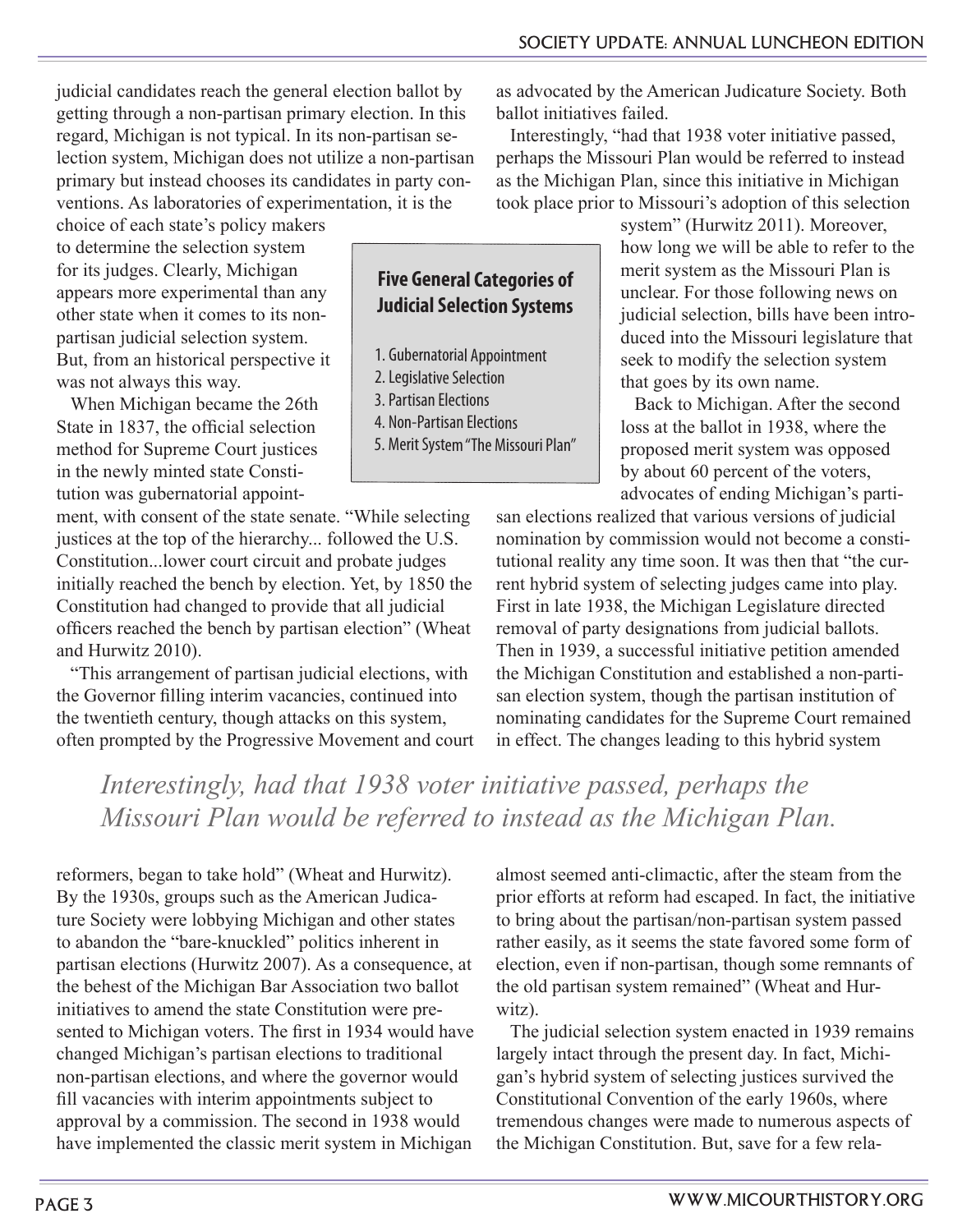tively minor changes to the Supreme Court during the Constitutional Convention, Michigan's hybrid selection system has not been significantly altered for over 70 years.

#### **The Battle over Judicial Selection in Michigan**

As this historical perspective of Michigan's judicial selection system implies, battles over what may be the best or most appropriate selection system are nothing new. During the 1930s, numerous groups aligned both in favor of and against the ballot initiatives that sought to change Michigan's electoral system. In addition to national groups such as the American Judicature Society and the American Bar Association, local bar associations throughout the state, as well as many newspapers in the state, began to support judicial nomination by commission. But, opposition was fierce. For instance, the Michigan Farm Bureau opposed the 1934 proposal to change Michigan's judicial selection system, in part because other proposed changes to the Constitution affecting farm interests also were on the ballot. The Farm Bureau joined with other non-farm organizations in the state to form a coalition of minorities, all of which encouraged their supporters to vote "no" on all the proposed amendments. Similarly, in 1938 various unions and a coalition of teachers and educators opposed that proposed constitutional amendment. In each case these voter initiatives were defeated at the ballot box.

Another issue apparent in these electoral battles concerned the divide between Detroit and the rest of the state. In both ballot initiatives in the 1930s, support for the proposed constitutional amendments was far greater in the Detroit area than in the rest of the state. In fact, the 1934 referendum carried in Wayne County but was strongly opposed, and ultimately defeated, by rural voters far from Detroit.

Do the battles from the 1930s have any application to the present? In many ways, yes. Efforts to change Michigan's hybrid selection system continue to be made. In fact, nearly every decade since the current system was implemented has seen proposals to bring about some version of the Missouri Plan or otherwise to change Michigan's selection system. The past decade in particular has been active, as judicial reformers have gained traction in their determination to end judicial elections in the United States. Perhaps this renewed interest is traceable to the public campaign of U.S. Supreme Court Justice Sandra Day O'Connor in favor of the Missouri Plan. In fact, at her appearance

before the Wayne State University Law School a year ago, Justice O'Connor made a strong plea that Michigan end its hybrid judicial election system (O'Connor 2011). Whatever the reason for the recent emphasis on the Missouri Plan, while no official legislative proposals to change Michigan's judicial selection system have yet been made or succeeded, there currently is a great deal of action in other states on potential changes to their respective judicial selective systems. In this regard, we eagerly await any proposed changes to be recommended by the panel currently revisiting judicial selection in Michigan. It will be interesting to follow what happens in Michigan and the rest of the country, as numerous changes in judicial selection are potentially on the horizon.

### **Conclusion**

"While Michigan's system for selecting its Supreme Court justices is unique in the country, by no means does that make the state's selection system irrelevant...Michigan's hybrid system makes it a particularly important state to consider with respect to its judicial elections... In [my research] I make no normative or subjective judgments concerning which selection system is best or even relatively better than any other. What I do instead is focus on the specific and unique case of Michigan's electoral system. The history behind the manner in which Michigan selects its Supreme Court justices provides a glimpse into the political forces among political elites, interest groups, and the general electorate that have helped to shape judicial politics within the state. I believe that when scholars [particularly political scientists who are currently much more active in studying judicial selection systems than law school scholars] and others discuss the various merits and debates over judicial selection methods, it is imperative to include Michigan's hybrid system in the mix" (Wheat and Hurwitz). By doing so we all will learn more about Michigan's history and its future when it comes to judicial selection.

Once again, I thank you for the opportunity to speak with you today.

**Mark S. Hurwitz** is an Associate Professor of Political Science at Western Michigan University and Associate Editor/Legal Notes Editor of *Justice System Journal*. He received his PhD and MA degrees in political science from Michigan State University, and his JD degree from Brooklyn Law School.

**Elizabeth Wheat** provided research assistance.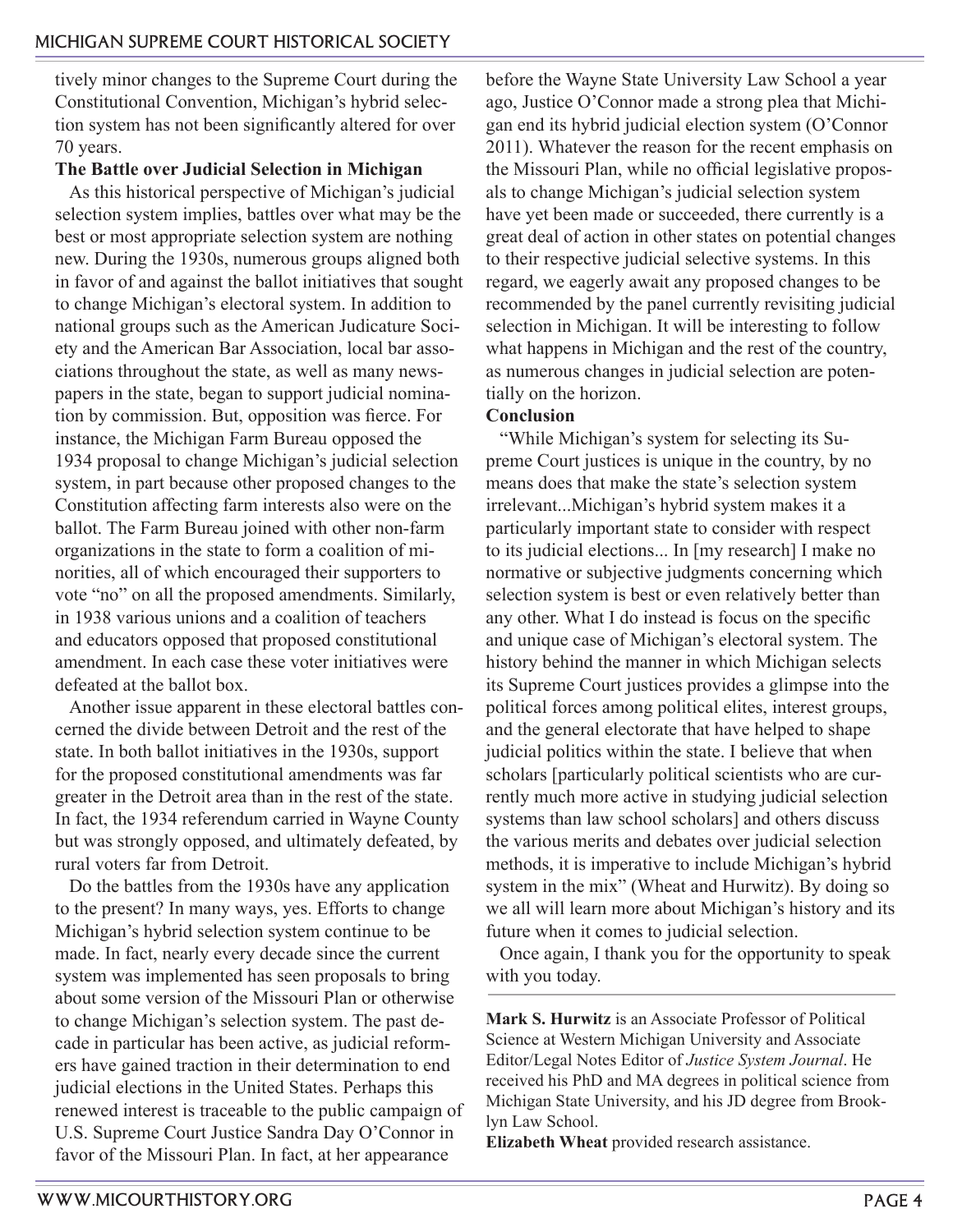## **2011 Society Board of Directors**



*Front row, left to right:* Judge Avern L. Cohn, Vice President Charles R. Rutherford, President Wallace D. Riley, Judge Denise Langford Morris, Frank J. Kelley, and former Justice Charles L. Levin.

*Back row, left to right:* Treasurer Lawrence P. Nolan, former Justice Patricia J. Boyle, Stephen K. Valentine, Jr., Judge Fred L. Borchard, Janet K. Welch, Bruce A. Courtade, Ronald D. Keefe, Mary Massaron Ross, Peter H. Ellsworth, Judge Alfred M. Butzbaugh, and John P. Jacobs.

*Not pictured:* Hon. Michael G. Harrison, Carl W. Herstein, Matthew C. Herstein, Michael Murray, John W. Reed, Richard D. Reed, Hon. James L. Ryan.

# **Michigan's "Big Four"**



*Reproductions of the Big Four Available from the Society!*

It's featured in a 60 x 90 foot mural on the side of the state's largest law school, and now it's on the cover of your April directory issue from the State Bar of Michigan.

From left, they are Justices James V. Campbell, Benjamin Graves (standing), Thomas M. Cooley, and Isaac Christiancy. Collectively they are known as the "Big Four" and they are credited with shaping the modern judiciary in this state.

Reproductions of the portrait of the Big Four are available for sale from the Society. They measure 8 x 10 inches and are suitable for framing. They cost \$10.00 each.

Purchasing one is easy! To pay by credit card, visit our website or call Carrie at (517) 373-7589. Checks should be made payable to MSCHS and sent to 925 W. Ottawa Street, Lansing, MI 48915.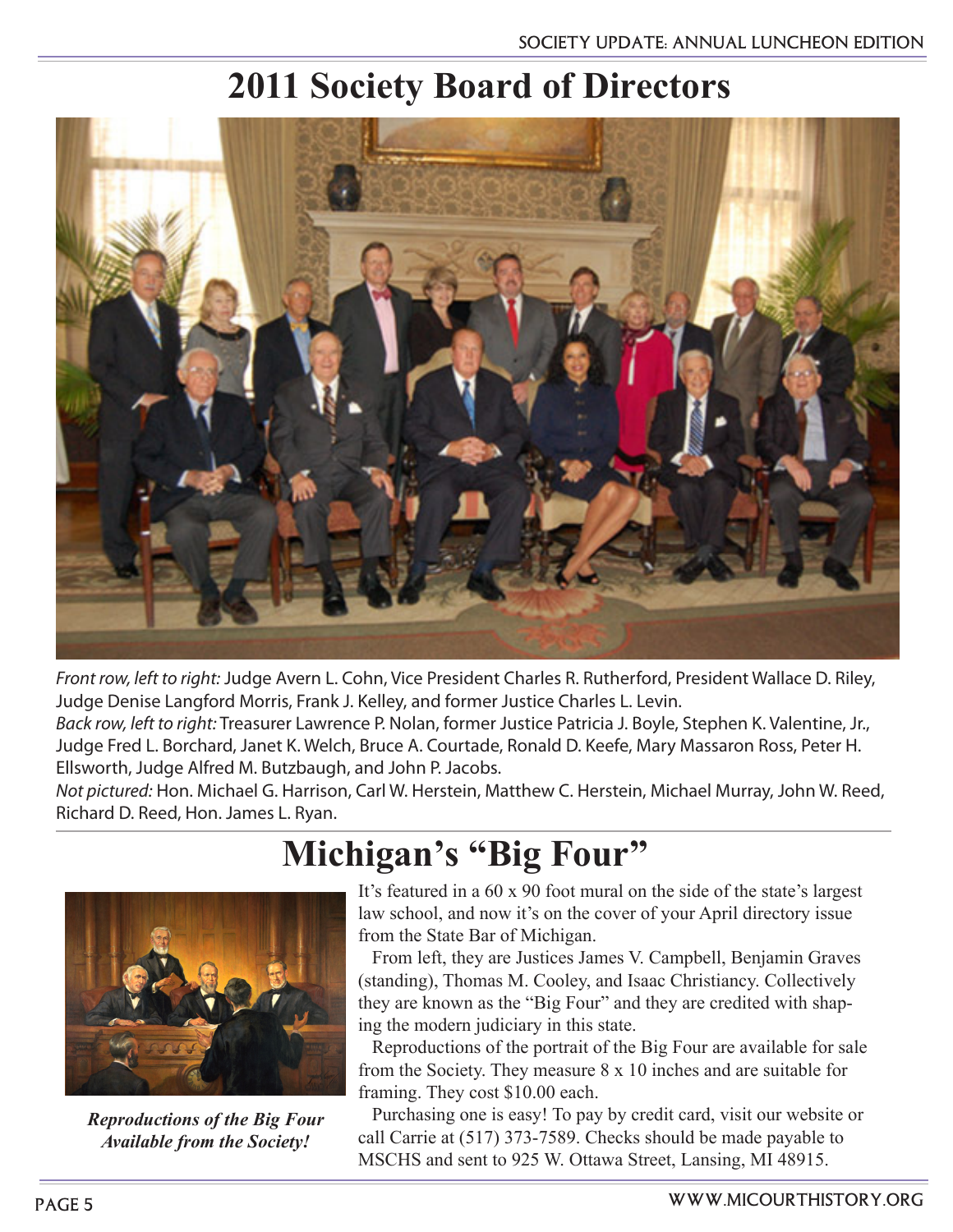# **Highlights of the 2011 Annual Luncheon**

n April 28, 2011, the Michigan Supreme Court Historical Society hosted its 20th Annual Luncheon at<br>the Detroit Athletic Club. Society President Wallace Riley welcomed nearly 150 people to the event,<br>including Michigan Supr the Detroit Athletic Club. Society President Wallace Riley welcomed nearly 150 people to the event, including Michigan Supreme Court justices, past and present, Society members, and other guests. Chief Justice Robert Young brought greetings from the Supreme Court and this year's vignette was on the evolution of Michigan's hybrid electoral system as presented by Professor Mark Hurwitz.



Professor Mark Cooney and Advocates Guild First Chair Mary Massaron Ross with Advocates Guild members Linda Garbarino and Anita Comorski.



Attorneys Mike Bossenbroek and Phil DeRosier from 2011 Corporate Sponsor Dickinson Wright are joined by Justin Peruski from Honigman Miller Schwartz & Cohn.



A group of Society members who are part of the millennial generation.



Justice Stephen M. Markman (left) with Peter Ellsworth and Judge Al Butzbaugh.



Attorneys from 2011 Corporate Sponsor Kitch, Drutchas, Wagner, Valitutti, & Sherbrook.



Justice Hathaway (center) with luncheon guests.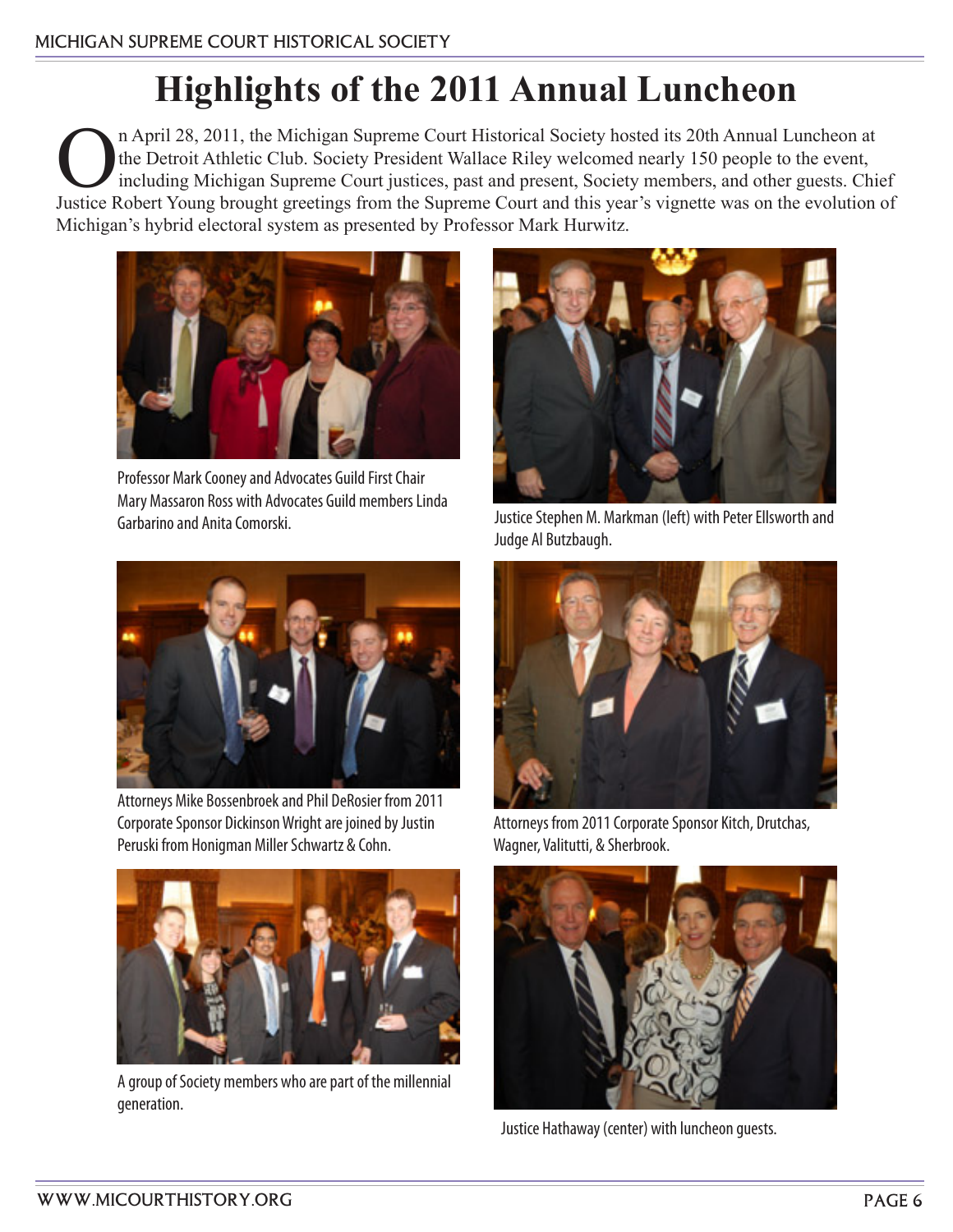

*Left to right:* Charles Rutherford, Justice Michael Cavanagh, James V. Bellanca, Judge Christopher Murray, and Thomas Bendure.



Chief Justice Bob Young with Larry Nolan, Judge Impastato, Justice Mary Beth Kelly, and President Wallace Riley.



Former Justice Patty Boyle (far right) with luncheon guests.



Attorneys Joanne Geha Swanson and Jacqueline Stanyer from 2011 Corporate Sponsor Kerr, Russell, Weber.



Society Executive Director Carrie Pickett (center) with Board of Directors Stephen K. Valentine and Judge Fred L. Borchard.



Tom Rombach, Mrs. Impastato, Jeff Paulsen, and Judge Impastato.

*To see these images in color and view the full photo album from the Annual Luncheon, please visit our website and click on the Flickr link.*